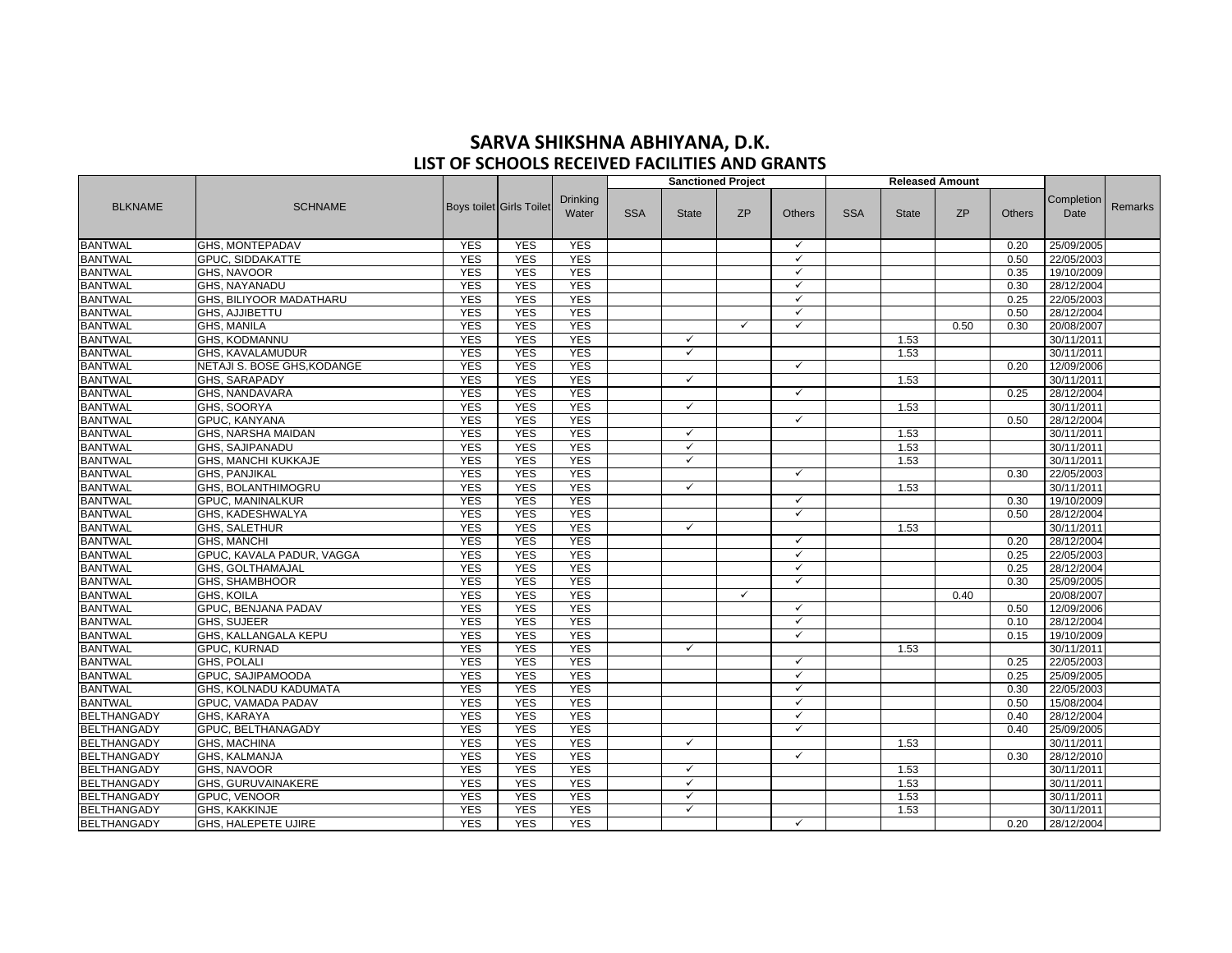| <b>BELTHANGADY</b>               | <b>GPUC, NADA</b>                                   | <b>YES</b> | <b>YES</b> | <b>YES</b> |              |              | $\checkmark$ |      |      | 0.10 | 25/09/2005 |
|----------------------------------|-----------------------------------------------------|------------|------------|------------|--------------|--------------|--------------|------|------|------|------------|
| <b>BELTHANGADY</b>               | GHS, BANGADY                                        | <b>YES</b> | <b>YES</b> | <b>YES</b> |              |              | $\checkmark$ |      |      | 0.25 | 12/09/2006 |
| <b>BELTHANGADY</b>               | GHS, KAYARTHADKA                                    | <b>YES</b> | <b>YES</b> | <b>YES</b> |              |              | $\checkmark$ |      |      | 0.30 | 15/08/2004 |
| <b>BELTHANGADY</b>               | GHS, NELYADKA                                       | <b>YES</b> | <b>YES</b> | <b>YES</b> | $\checkmark$ |              |              | 1.53 |      |      | 30/11/2011 |
| <b>BELTHANGADY</b>               | GPUC, KOYYURU                                       | <b>YES</b> | <b>YES</b> | <b>YES</b> | $\checkmark$ |              |              | 1.53 |      |      | 30/11/2011 |
| <b>BELTHANGADY</b>               | GHS, NIDLE                                          | <b>YES</b> | <b>YES</b> | <b>YES</b> |              |              | $\checkmark$ |      |      | 0.40 | 28/12/2004 |
| <b>BELTHANGADY</b>               | <b>GPUC. PADMUNJA</b>                               | <b>YES</b> | <b>YES</b> | <b>YES</b> | $\checkmark$ |              |              | 1.53 |      |      | 30/11/2011 |
| <b>BELTHANGADY</b>               | GHS. PADANGADY                                      | <b>YES</b> | <b>YES</b> | <b>YES</b> | $\checkmark$ |              |              | 1.53 |      |      | 30/11/2011 |
| <b>BELTHANGADY</b>               | <b>GPUC. ARASINA MAKKI</b>                          | <b>YES</b> | <b>YES</b> | <b>YES</b> |              |              | $\checkmark$ |      |      | 0.50 | 19/10/2009 |
| <b>BELTHANGADY</b>               | NETAJI S.BOSE GHS, SAVANALU                         | <b>YES</b> | <b>YES</b> | <b>YES</b> | $\checkmark$ |              |              | 1.53 |      |      | 30/11/2011 |
| <b>BELTHANGADY</b>               | <b>GHS, MITTABAGILU</b>                             | <b>YES</b> | <b>YES</b> | <b>YES</b> |              |              | $\checkmark$ |      |      | 0.20 | 28/12/2010 |
| <b>BELTHANGADY</b>               | GPUC, ALADANGADY                                    | <b>YES</b> | <b>YES</b> | <b>YES</b> | $\checkmark$ |              |              | 1.53 |      |      | 30/11/2011 |
| <b>BELTHANGADY</b>               | GPUC, KOKKADA                                       | <b>YES</b> | <b>YES</b> | <b>YES</b> |              |              | $\checkmark$ |      |      | 0.35 | 22/05/2003 |
| <b>BELTHANGADY</b>               | <b>GPUC, KOKRADY</b>                                | <b>YES</b> | <b>YES</b> | <b>YES</b> | $\checkmark$ |              |              | 1.53 |      |      | 30/11/2011 |
| <b>BELTHANGADY</b>               | <b>GHS, KASHIPATNA</b>                              | <b>YES</b> | <b>YES</b> | <b>YES</b> |              |              | $\checkmark$ |      |      | 0.50 | 25/09/2005 |
| <b>BELTHANGADY</b>               | GPUC, PUNJALAKATTE                                  | <b>YES</b> | <b>YES</b> | <b>YES</b> | $\checkmark$ |              |              | 1.53 |      |      | 30/11/2011 |
| <b>BELTHANGADY</b>               | <b>GHS, SARALIKATTE</b>                             | <b>YES</b> | <b>YES</b> | <b>YES</b> |              |              | $\checkmark$ |      |      | 0.45 | 28/12/2004 |
| <b>BELTHANGADY</b>               | <b>GHS, PUTHILA</b>                                 | <b>YES</b> | <b>YES</b> | <b>YES</b> | $\checkmark$ |              |              | 1.53 |      |      | 30/11/2011 |
| <b>BELTHANGADY</b>               | GHS, BULLERI MOGRU                                  | <b>YES</b> | <b>YES</b> | <b>YES</b> |              |              | $\checkmark$ |      |      | 0.20 | 15/08/2004 |
| <b>BELTHANGADY</b>               | <b>GHS, NARAVI</b>                                  | <b>YES</b> | <b>YES</b> | <b>YES</b> | $\checkmark$ |              |              | 1.53 |      |      | 30/11/2011 |
| <b>BELTHANGADY</b>               | <b>GPUC, GERUKATTE</b>                              | <b>YES</b> | <b>YES</b> | <b>YES</b> | $\checkmark$ |              |              | 1.53 |      |      | 30/11/2011 |
| <b>BELTHANGADY</b>               | GHS, PERLA BAIPADY                                  | <b>YES</b> | <b>YES</b> | <b>YES</b> |              |              | $\checkmark$ |      |      | 0.30 | 22/05/2003 |
| <b>MANGALORE CITY</b>            | GHS, MULLAKADU                                      | <b>YES</b> | <b>YES</b> | <b>YES</b> |              |              | $\checkmark$ |      |      | 0.20 | 28/12/2004 |
| <b>MANGALORE CITY</b>            | <b>GPUC (WOMENS) CAR STREET</b>                     | <b>YES</b> | <b>YES</b> | <b>YES</b> |              |              | $\checkmark$ |      |      | 0.25 | 19/10/2009 |
| <b>MANGALORE CITY</b>            | GHS, NALYAPADAVU                                    | <b>YES</b> | <b>YES</b> | <b>YES</b> |              |              | $\checkmark$ |      |      | 0.40 | 22/05/2003 |
| <b>MANGALORE CITY</b>            | GHS, BUNDER (URDU)                                  | <b>YES</b> | <b>YES</b> | <b>YES</b> |              |              | $\checkmark$ |      |      | 0.50 | 28/12/2010 |
| <b>MANGALORE CITY</b>            | GPUC, BOKKAPATNA                                    | <b>YES</b> | <b>YES</b> | <b>YES</b> |              |              | $\checkmark$ |      |      | 0.30 | 12/09/2006 |
| <b>MANGALORE CITY</b>            | GOVT. PRACTICING HS, MANGALORE                      | <b>YES</b> | <b>YES</b> | <b>YES</b> | $\checkmark$ |              |              | 1.53 |      |      | 30/11/2011 |
| MANGALORE CITY                   | GHS, HOIGEBAZAR                                     | <b>YES</b> | <b>YES</b> | <b>YES</b> |              |              | $\checkmark$ |      |      | 0.50 | 25/09/2005 |
| <b>MANGALORE CITY</b>            | <b>GPUC, BALMATTA</b>                               | <b>YES</b> | <b>YES</b> | <b>YES</b> |              |              | $\checkmark$ |      |      | 0.40 | 12/09/2006 |
| <b>MANGALORE CITY</b>            | <b>GPUC, KAVOOR</b>                                 | <b>YES</b> | <b>YES</b> | <b>YES</b> | $\checkmark$ |              |              | 1.53 |      |      | 30/11/2011 |
| <b>MANGALORE CITY</b>            | GOVT JUNIOR TECHNICAL SCHOOL, KADRI                 | <b>YES</b> | <b>YES</b> | <b>YES</b> |              |              | $\checkmark$ |      |      | 0.20 | 15/08/2004 |
| <b>MANGALORE CITY</b>            | GHS, ATTAVARA                                       | <b>YES</b> | <b>YES</b> | <b>YES</b> |              |              | $\checkmark$ |      |      | 0.35 | 28/12/2004 |
| <b>MANGALORE CITY</b>            | <b>GHS, MALLIKATTE</b>                              | <b>YES</b> | <b>YES</b> | <b>YES</b> |              |              | $\checkmark$ |      |      | 0.50 | 25/09/2005 |
|                                  | MANGALORE TALUK GHS, BENGRE KASABA                  | <b>YES</b> | <b>YES</b> | <b>YES</b> |              |              | $\checkmark$ |      |      | 0.45 | 28/12/2004 |
| MANGALORE TALUK                  | <b>GPUC, CHELLAIRU</b>                              | <b>YES</b> | <b>YES</b> | <b>YES</b> |              | $\checkmark$ |              |      | 0.50 | 0.20 | 20/08/2007 |
| <b>MANGALORE TALUK</b>           | <b>GPUC, GURUPURA</b>                               | <b>YES</b> | <b>YES</b> | <b>YES</b> |              |              | $\checkmark$ |      |      | 0.30 | 12/09/2006 |
|                                  | MANGALORE TALUK GHS, BADAGA YEKKARU                 | <b>YES</b> | <b>YES</b> | <b>YES</b> | $\checkmark$ |              |              | 1.53 |      | 0.20 | 30/11/2011 |
| MANGALORE TALUK GPUC, KATIPALLA  |                                                     | <b>YES</b> | <b>YES</b> | <b>YES</b> |              |              | $\checkmark$ |      |      | 0.25 | 19/10/2009 |
| MANGALORE TALUK GHS, MALALI      |                                                     | <b>YES</b> | <b>YES</b> | <b>YES</b> | $\checkmark$ |              |              | 1.53 |      |      | 30/11/2011 |
| MANGALORE TALUK GHS. NEWPADPU    |                                                     | <b>YES</b> | <b>YES</b> | <b>YES</b> | $\checkmark$ |              |              | 1.53 |      |      | 30/11/2011 |
| MANGALORE TALUK GHS, KEMRAL      |                                                     | <b>YES</b> | <b>YES</b> | <b>YES</b> |              |              | $\checkmark$ |      |      | 0.25 | 12/09/2006 |
| MANGALORE TALUK GHS, KENJAR      |                                                     | <b>YES</b> | <b>YES</b> | <b>YES</b> |              |              | $\checkmark$ |      |      | 0.30 | 25/09/2005 |
| MANGALORE TALUK GHS, NADUGODU    |                                                     | <b>YES</b> | <b>YES</b> | <b>YES</b> |              |              | $\checkmark$ |      |      | 0.40 | 12/09/2006 |
| MANGALORE TALUK GHS, PERMANNUR   |                                                     | <b>YES</b> | <b>YES</b> | <b>YES</b> |              |              | $\checkmark$ |      |      | 0.50 | 12/09/2006 |
|                                  | MANGALORE TALUK KS RAO MEMORIAL GHS, CHITRAPU       | <b>YES</b> | <b>YES</b> | <b>YES</b> |              |              | $\checkmark$ |      |      | 0.20 | 28/12/2010 |
|                                  | MANGALORE TALUK SRI NARAYAN SANIL GPUC, HALEYANGADY | <b>YES</b> | <b>YES</b> | <b>YES</b> |              |              | $\checkmark$ |      |      | 0.35 | 12/09/2006 |
| MANGALORE TALUK GHS, KINNIKAMBLA |                                                     | <b>YES</b> | <b>YES</b> | <b>YES</b> | $\checkmark$ |              |              | 1.53 |      |      | 30/11/2011 |
| MANGALORE TALUK GHS, KALKATTA    |                                                     | <b>YES</b> | <b>YES</b> | <b>YES</b> | $\checkmark$ |              |              | 1.53 |      |      | 30/11/2011 |
|                                  | MANGALORE TALUK GHS, MOODUSHEDDE                    | <b>YES</b> | <b>YES</b> | <b>YES</b> |              |              | $\checkmark$ |      |      | 0.30 | 25/09/2005 |
|                                  | MANGALORE TALUK GHS, KATIPALLA-5TH BLOCK            | <b>YES</b> | <b>YES</b> | <b>YES</b> |              |              | $\checkmark$ |      |      | 0.20 | 12/09/2006 |
| MANGALORE TALUK GHS, PAVOOR      |                                                     | <b>YES</b> | <b>YES</b> | <b>YES</b> |              |              | $\checkmark$ |      |      | 0.25 | 19/10/2009 |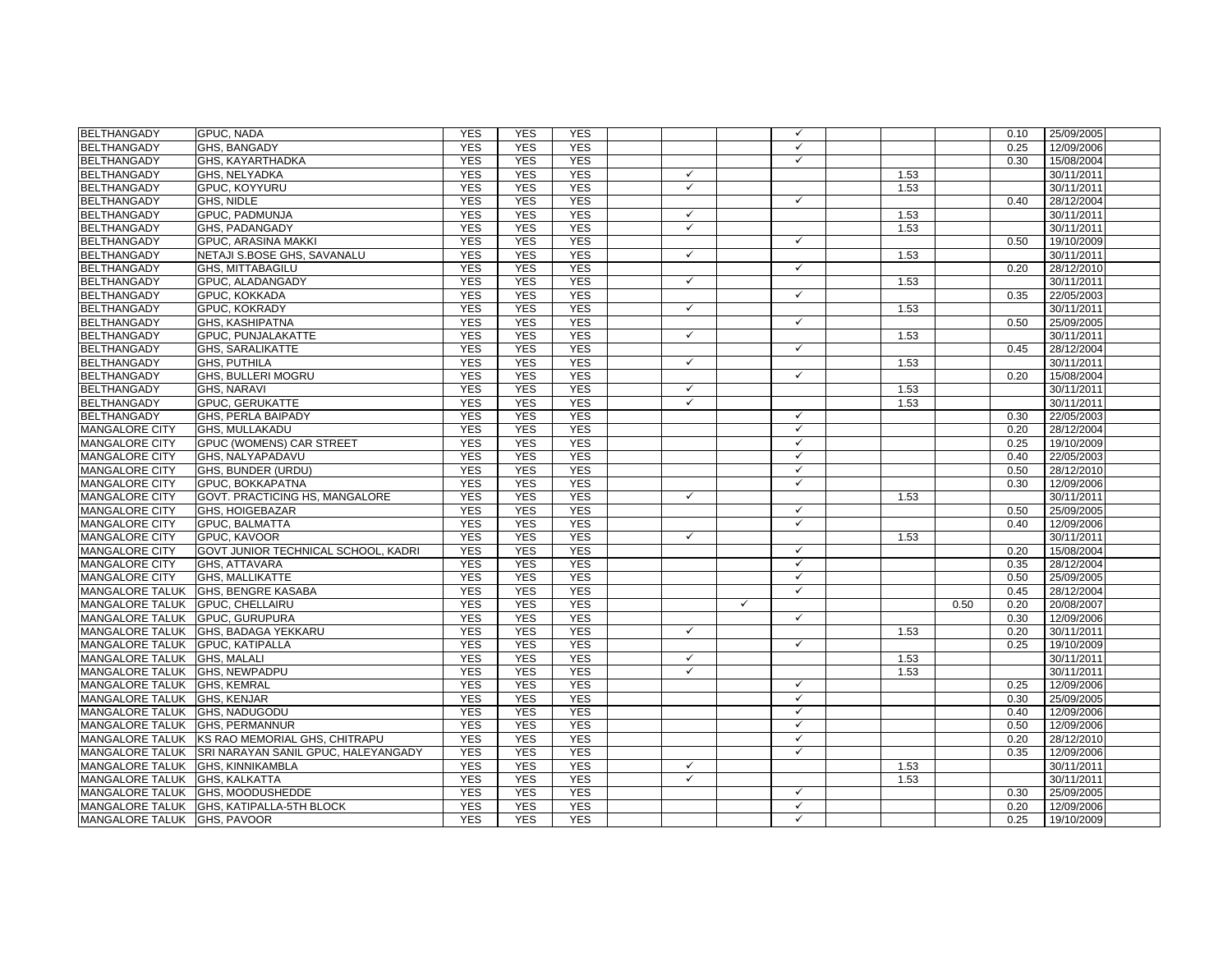| MANGALORE TALUK GPUC, MUTHUR     |                                                 | <b>YES</b> | <b>YES</b> | <b>YES</b> |              |              | $\checkmark$ |      |      | 0.40 | 12/09/2006 |
|----------------------------------|-------------------------------------------------|------------|------------|------------|--------------|--------------|--------------|------|------|------|------------|
| MANGALORE TALUK GHS, KANNUR      |                                                 | <b>YES</b> | <b>YES</b> | <b>YES</b> | $\checkmark$ |              |              | 1.53 |      | 0.50 | 30/11/2011 |
| MANGALORE TALUK GHS, TALAPADY    |                                                 | <b>YES</b> | <b>YES</b> | <b>YES</b> | $\checkmark$ |              |              | 1.53 |      | 0.30 | 30/11/2011 |
|                                  | MANGALORE TALUK GHS, MELANGADY (URDU)           | <b>YES</b> | <b>YES</b> | <b>YES</b> |              |              | $\checkmark$ |      |      | 0.50 | 15/08/2004 |
| MANGALORE TALUK GHS, MUCHUR      |                                                 | <b>YES</b> | <b>YES</b> | <b>YES</b> |              |              | $\checkmark$ |      |      | 0.40 | 12/09/2006 |
|                                  | MANGALORE TALUK GHS, K.S. RAO NAGAR             | <b>YES</b> | <b>YES</b> | <b>YES</b> |              |              | $\checkmark$ |      |      | 0.20 | 19/10/2009 |
|                                  | MANGALORE TALUK GHS, KONAJE PADAV               | <b>YES</b> | <b>YES</b> | <b>YES</b> | $\checkmark$ |              |              | 1.53 |      |      | 30/11/2011 |
|                                  | MANGALORE TALUK GHS, SOMESHWARA UCHILA          | <b>YES</b> | <b>YES</b> | <b>YES</b> |              |              | $\checkmark$ |      |      | 0.35 | 12/09/2006 |
|                                  | MANGALORE TALUK GPUC, MULKY (HS SECTION)        | <b>YES</b> | <b>YES</b> | <b>YES</b> |              |              | $\checkmark$ |      |      | 0.50 | 12/09/2006 |
| MANGALORE TALUK GHS, CHITRAPURA  |                                                 | <b>YES</b> | <b>YES</b> | <b>YES</b> |              |              | $\checkmark$ |      |      | 0.45 | 25/09/2005 |
| MANGALORE TALUK GHS, ANGARAGUNDI |                                                 | <b>YES</b> | <b>YES</b> | <b>YES</b> | $\checkmark$ |              |              | 1.53 |      | 0.30 | 30/11/2011 |
|                                  | MANGALORE TALUK GHS, BAIKAMPADY MEENAKALIYA     | <b>YES</b> | <b>YES</b> | <b>YES</b> |              |              | $\checkmark$ |      |      | 0.25 | 12/09/2006 |
| MANGALORE TALUK GHS, JOKATTE     |                                                 | <b>YES</b> | <b>YES</b> | <b>YES</b> |              |              | $\checkmark$ |      |      | 0.25 | 28/12/2010 |
| MANGALORE TALUK GHS, KUPPEPADAVU |                                                 | <b>YES</b> | <b>YES</b> | <b>YES</b> |              | $\checkmark$ |              |      | 0.75 | 0.30 | 20/08/2007 |
| MANGALORE TALUK GHS, KALLADI     |                                                 | <b>YES</b> | <b>YES</b> | <b>YES</b> |              |              | $\checkmark$ |      |      | 0.40 | 12/09/2006 |
| MANGALORE TALUK GHS, ADYAPADI    |                                                 | <b>YES</b> | <b>YES</b> | <b>YES</b> |              |              | $\checkmark$ |      |      | 0.20 | 12/09/2006 |
|                                  | MANGALORE TALUK INETAJI S BOSE GHS, DERALAKATTE | <b>YES</b> | <b>YES</b> | <b>YES</b> |              |              | $\checkmark$ |      |      | 0.35 | 25/09/2005 |
| MANGALORE TALUK GHS, SOORINJE    |                                                 | <b>YES</b> | <b>YES</b> | <b>YES</b> |              |              | $\checkmark$ |      |      | 0.50 | 12/09/2006 |
| <b>MOODABIDRE</b>                | <b>GHS, PRANTHYA</b>                            | <b>YES</b> | <b>YES</b> | <b>YES</b> |              |              | $\checkmark$ |      |      | 0.45 | 25/09/2005 |
| <b>MOODABIDRE</b>                | <b>GHS PADUKONAJE</b>                           | <b>YES</b> | <b>YES</b> | <b>YES</b> |              |              | $\checkmark$ |      |      | 0.20 | 12/09/2006 |
| <b>MOODABIDRE</b>                | GHS, MOODUMARNAD                                | <b>YES</b> | <b>YES</b> | <b>YES</b> |              |              | $\checkmark$ |      |      | 0.30 | 15/08/2004 |
| <b>MOODABIDRE</b>                | GHS, MIJAR                                      | <b>YES</b> | <b>YES</b> | <b>YES</b> |              |              | $\checkmark$ |      |      | 0.20 | 28/12/2010 |
| <b>MOODABIDRE</b>                | GHS, ALIYOOR                                    | <b>YES</b> | <b>YES</b> | <b>YES</b> |              |              | $\checkmark$ |      |      | 0.25 | 12/09/2006 |
| <b>MOODABIDRE</b>                | GHS, DAREGUDDE                                  | <b>YES</b> | <b>YES</b> | <b>YES</b> |              | $\checkmark$ |              |      | 0.10 | 0.40 | 20/08/2007 |
| <b>MOODABIDRE</b>                | <b>GHS, NEERKERE</b>                            | <b>YES</b> | <b>YES</b> | <b>YES</b> | $\checkmark$ |              |              | 1.53 |      | 0.50 | 30/11/2011 |
| <b>MOODABIDRE</b>                | <b>GHS, HOSABETTU</b>                           | <b>YES</b> | <b>YES</b> | <b>YES</b> |              |              | $\checkmark$ |      |      | 0.30 | 25/09/2005 |
| <b>MOODABIDRE</b>                | GHS, NELLIKARU                                  | <b>YES</b> | <b>YES</b> | <b>YES</b> |              | $\checkmark$ |              |      | 0.30 | 0.50 | 20/08/2007 |
| <b>PUTTUR</b>                    | GPUC, KANIYURU                                  | <b>YES</b> | <b>YES</b> | <b>YES</b> |              |              | $\checkmark$ |      |      | 0.40 | 15/08/2004 |
| <b>PUTTUR</b>                    | <b>GPUC, KUMBRA</b>                             | <b>YES</b> | <b>YES</b> | <b>YES</b> | $\checkmark$ |              |              | 1.53 |      | 0.20 | 30/11/2011 |
| <b>PUTTUR</b>                    | GPUC, UPPINANGADY                               | <b>YES</b> | <b>YES</b> | <b>YES</b> |              |              | $\checkmark$ |      |      | 0.35 | 12/09/2006 |
| <b>PUTTUR</b>                    | <b>GPUC, KONALU</b>                             | <b>YES</b> | <b>YES</b> | <b>YES</b> |              |              | $\checkmark$ |      |      | 0.50 | 15/08/2004 |
| <b>PUTTUR</b>                    | <b>GHS. NETTANIGE MUDNUR</b>                    | <b>YES</b> | <b>YES</b> | <b>YES</b> | $\checkmark$ |              |              | 1.53 |      | 0.45 | 30/11/2011 |
| <b>PUTTUR</b>                    | <b>GHS. PADUBETTU</b>                           | <b>YES</b> | <b>YES</b> | <b>YES</b> |              |              | $\checkmark$ |      |      | 0.30 | 19/10/2009 |
| <b>PUTTUR</b>                    | GPUC, KADABA                                    | <b>YES</b> | <b>YES</b> | <b>YES</b> | $\checkmark$ | $\checkmark$ |              | 1.53 | 0.50 | 0.25 | 30/11/2011 |
| <b>PUTTUR</b>                    | GHS, PAPEMAJAL                                  | <b>YES</b> | <b>YES</b> | <b>YES</b> |              |              | $\checkmark$ |      |      | 0.25 | 12/09/2006 |
| <b>PUTTUR</b>                    | GHS, PUTTUR                                     | <b>YES</b> | <b>YES</b> | <b>YES</b> |              |              | $\checkmark$ |      |      | 0.30 | 12/09/2006 |
| <b>PUTTUR</b>                    | GPUC, KEYYUR                                    | <b>YES</b> | <b>YES</b> | <b>YES</b> |              |              | $\checkmark$ |      |      | 0.40 | 19/10/2009 |
| <b>PUTTUR</b>                    | <b>GPUC, SAVANUR</b>                            | <b>YES</b> | <b>YES</b> | <b>YES</b> |              |              | $\checkmark$ |      |      | 0.20 | 12/09/2006 |
| <b>PUTTUR</b>                    | GPUC, BILIYOOR KATTE                            | <b>YES</b> | <b>YES</b> | <b>YES</b> |              |              | $\checkmark$ |      |      | 0.35 | 28/12/2010 |
| <b>PUTTUR</b>                    | GHS, MANIKKARA                                  | <b>YES</b> | <b>YES</b> | <b>YES</b> | $\checkmark$ |              |              | 1.53 |      | 0.50 | 30/11/2011 |
| <b>PUTTUR</b>                    | GHS, SARVE                                      | <b>YES</b> | <b>YES</b> | <b>YES</b> |              |              | $\checkmark$ |      |      | 0.45 | 19/10/2009 |
| <b>PUTTUR</b>                    | GHS, HIREBANDADY                                | <b>YES</b> | <b>YES</b> | <b>YES</b> | $\checkmark$ |              |              | 1.53 |      | 0.20 | 30/11/2011 |
| <b>PUTTUR</b>                    | <b>GHS, SHANTHI NAGAR</b>                       | <b>YES</b> | <b>YES</b> | <b>YES</b> |              |              | $\checkmark$ |      |      | 0.30 | 12/09/2006 |
| <b>PUTTUR</b>                    | GHS, MANJUNATHA NAGARA                          | <b>YES</b> | <b>YES</b> | <b>YES</b> |              |              | $\checkmark$ |      |      | 0.20 | 28/12/2010 |
| <b>PUTTUR</b>                    | GPUC, PUTTUR                                    | <b>YES</b> | <b>YES</b> | <b>YES</b> |              |              | $\checkmark$ |      |      | 0.25 | 12/09/2006 |
| <b>PUTTUR</b>                    | GHS, DOLPADY                                    | <b>YES</b> | <b>YES</b> | <b>YES</b> |              |              | $\checkmark$ |      |      | 0.30 | 28/12/2010 |
| <b>PUTTUR</b>                    | <b>GPUC, KABAKA</b>                             | <b>YES</b> | <b>YES</b> | <b>YES</b> |              |              | $\checkmark$ |      |      | 0.40 | 12/09/2006 |
| <b>PUTTUR</b>                    | <b>GPUC. BETTAMPADY</b>                         | <b>YES</b> | <b>YES</b> | <b>YES</b> |              |              | $\checkmark$ |      |      | 0.35 | 19/10/2009 |
| <b>PUTTUR</b>                    | <b>GHS. VALALU</b>                              | <b>YES</b> | <b>YES</b> | <b>YES</b> |              |              | $\checkmark$ |      |      | 0.20 | 12/09/2006 |
| <b>PUTTUR</b>                    | <b>GHS, IRDE UPPALIGE</b>                       | <b>YES</b> | <b>YES</b> | <b>YES</b> | $\checkmark$ |              |              | 1.53 |      | 0.35 | 30/11/2011 |
| <b>SULLIA</b>                    | <b>GHS. ELIMALE</b>                             | <b>YES</b> | <b>YES</b> | <b>YES</b> | $\checkmark$ |              |              | 1.53 |      | 0.50 | 30/11/2011 |
| <b>SULLIA</b>                    | <b>GPUC, GUTHIGAR</b>                           | <b>YES</b> | <b>YES</b> | <b>YES</b> |              |              | $\checkmark$ |      |      | 0.45 | 15/08/2004 |